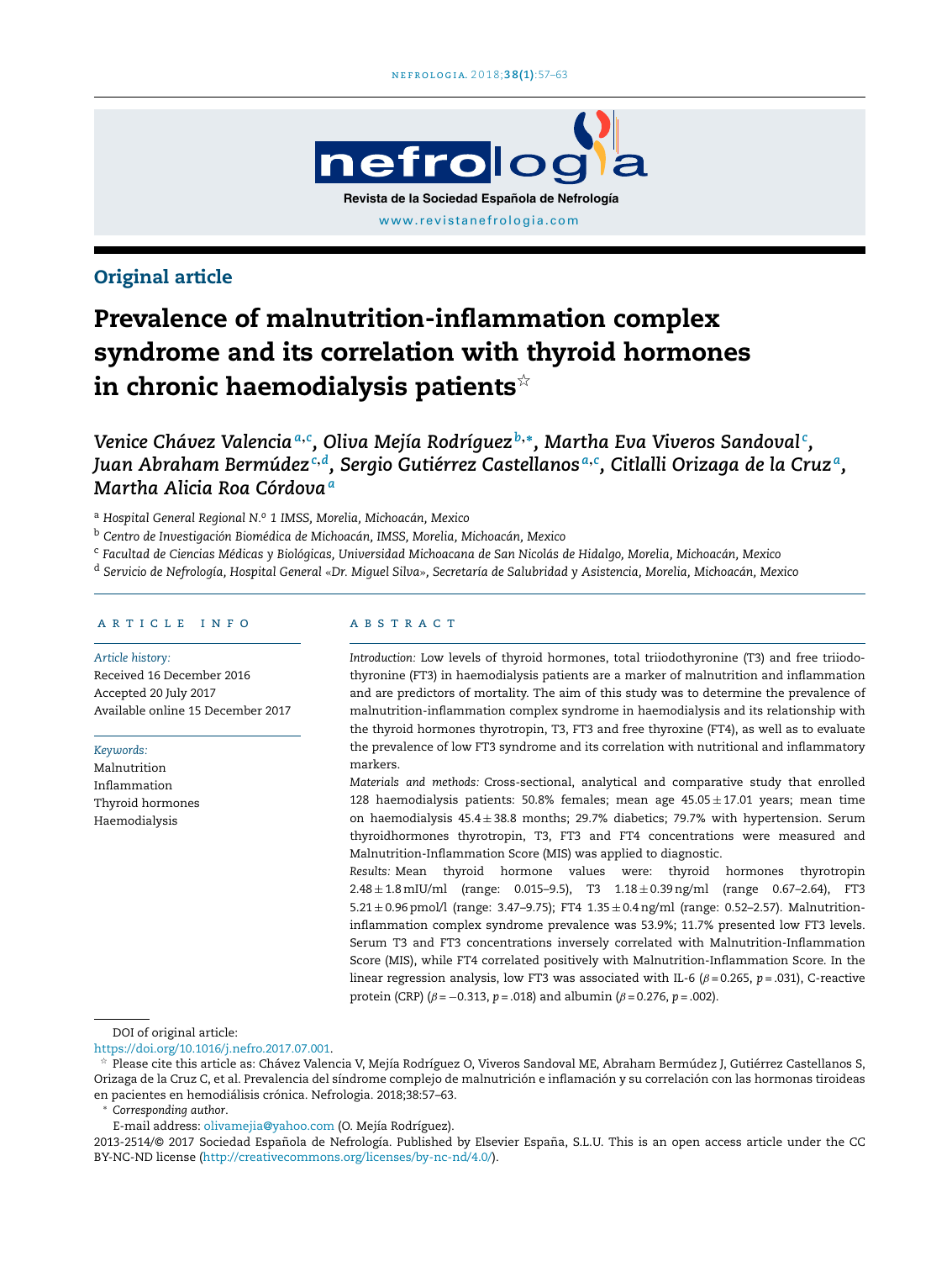*Conclusion:* Low T3 and FT3 levels are correlated with malnutrition and inflammation parameters. Malnutrition-inflammation complex syndrome can affect serum concentrations of thyroid hormones.

© 2017 Sociedad Española de Nefrología. Published by Elsevier España, S.L.U. This is an open access article under the CC BY-NC-ND license [\(http://creativecommons.org/licenses/](http://creativecommons.org/licenses/by-nc-nd/4.0/) [by-nc-nd/4.0/\)](http://creativecommons.org/licenses/by-nc-nd/4.0/).

#### Prevalencia del síndrome complejo de malnutrición e inflamación y su correlación con las hormonas tiroideas en pacientes en hemodiálisis crónica

#### r e s u m e n

Introducción: La reducción de las hormonas tiroideas, triyodotironina total (T3) y triyodotironina libre (T3L) en pacientes en hemodiálisis, es un marcador de malnutrición e inflamación y son predictores de mortalidad. El objetivo del estudio fue determinar la prevalencia del síndrome complejo de malnutrición e inflamación en hemodiálisis y su asociación con las hormonas tiroideas: tirotropina, T3, T3L y tiroxina libre (T4L); además de evaluar la incidencia del síndrome de T3L y su correlación con marcadores nutricionales e inflamatorios.

*Materiales y métodos:* Estudio transversal, analítico y comparativo, incluyó 128 pacientes en HD, 50,8% mujeres, edad 45,05  $\pm$  17,01 años, 45,4  $\pm$  38,8 meses en hemodiálisis, 29,7% diabéticos y 79,7% hipertensos. Se determinó en suero la concentración de tirotropina, T3, T3L y T4L, se aplicó la encuesta Malnutrition-Inflammation Score para diagnosticar malnutrición e inflamación.

*Resultados:* La media de valores de las hormonas tiroideas fueron: tirotropina 2,48 ± 1,8 mUI/mL (rango 0,015–9,5), T3 1,18 ± 0,39ng/mL (0,67-2,64), T3L 5,21 ± 0,96 pmol/l (3,47-9,75), T4L  $1,35 \pm 0,4$ ng/mL (0,52-2,57). La prevalencia de síndrome complejo de malnutrición e inflamación es 53,9%; un 11,7% mostró T3L baja. Las concentraciones séricas de T3 y T3L correlacionan negativamente con Malnutrition-Inflammation Score y T4L correlaciona positivamente con Malnutrition-Inflammation Score. El análisis de regresión lineal de T3L baja fue asociado con IL-6 (β=0,265 p=0,031), proteína C reactiva (β=-0,313 p=0,018) y albúmina  $(\beta=0, 276 \text{ p} = 0,002).$ 

*Conclusiones:* Bajos niveles de T3 y T3L correlacionan con parámetros de inflamación y nutrición. El síndrome complejo de malnutrición e inflamación puede afectar la concentración sérica de hormonas tiroideas.

© 2017 Sociedad Española de Nefrología. Publicado por Elsevier España, S.L.U. Este es un artículo Open Access bajo la licencia CC BY-NC-ND [\(http://creativecommons.org/licenses/](http://creativecommons.org/licenses/by-nc-nd/4.0/) [by-nc-nd/4.0/\)](http://creativecommons.org/licenses/by-nc-nd/4.0/).

# Introduction

Malnutrition is a frequent and serious problem in patients undergoing dialysis. The estimated prevalence is  $18-75\%$ .<sup>1-3</sup> The etiology is multifactorial and has been called "malnutrition-inflammation complex syndrome (MICS)"<sup>[4](#page-5-0)</sup> and currently is also referred as "energy protein wasting syndrome".<sup>[5](#page-5-0)</sup>

MICS is a condition in which there is a loss of protein reserves and energy resulting from inflammatory and non-inflammatory causes in patients with chronic kidney disease (CKD). Factors involved are: diet, oxidative stress, acidemia, blood loss by hemodyalizers and through feces, ure-mic medium and the effect of anabolic hormones.<sup>[5](#page-5-0)</sup> There is a survey that is used to make the diagnosis of Malnutrition Inflammation Score (MIS), $^{\rm 6}$  $^{\rm 6}$  $^{\rm 6}$  that has been recently validated in Mexico.[7](#page-6-0)

Previous studies have reported that in dialysis patients there is 50% decreased in serum levels of free triiodothyronine (FT3). Low FT3 syndrome is defined as low FT3 with normal thyroid stimulating hormone (TSH) and normal or slightly reduced free thyroxine (FT4) level. This has been correlated with parameters of malnutrition and inflammation.<sup>[8](#page-6-0)</sup>

In CKD, there is an alteration of the metabolism, distribution, degradation and excretion of thyroid hormones $9,10$  the most commonly observed is a decrease in total triiodothyronine (T3) concentration. $11$ 

The etiology of thyroid disorders in CKD is multifactorial and it is not entirely understood. There are a number of contributing variables: a decreased activity of deiodinase, reduction in the excretion of inorganic iodine, presence of uremic toxins, metabolic acidosis, malnutrition, use of heparin in hemodialysis (HD), advanced age, infection by hepatitis C virus and drugs (amiodarone, steroids, beta-blockers, lithium, rifampin, sunitinib, sorafenib, imatinib, among others) $9,12,13$ 

Some studies in CKD patients have found correlations between low concentrations of T3 with high concentrations of inflammatory markers (highly sensitive C reactive protein [hsCRP], interleukin 6 [IL-6]), malnourishment (decrease in

*Palabras clave:* Malnutrición Inflamación Hormonas tiroideas Hemodiálisis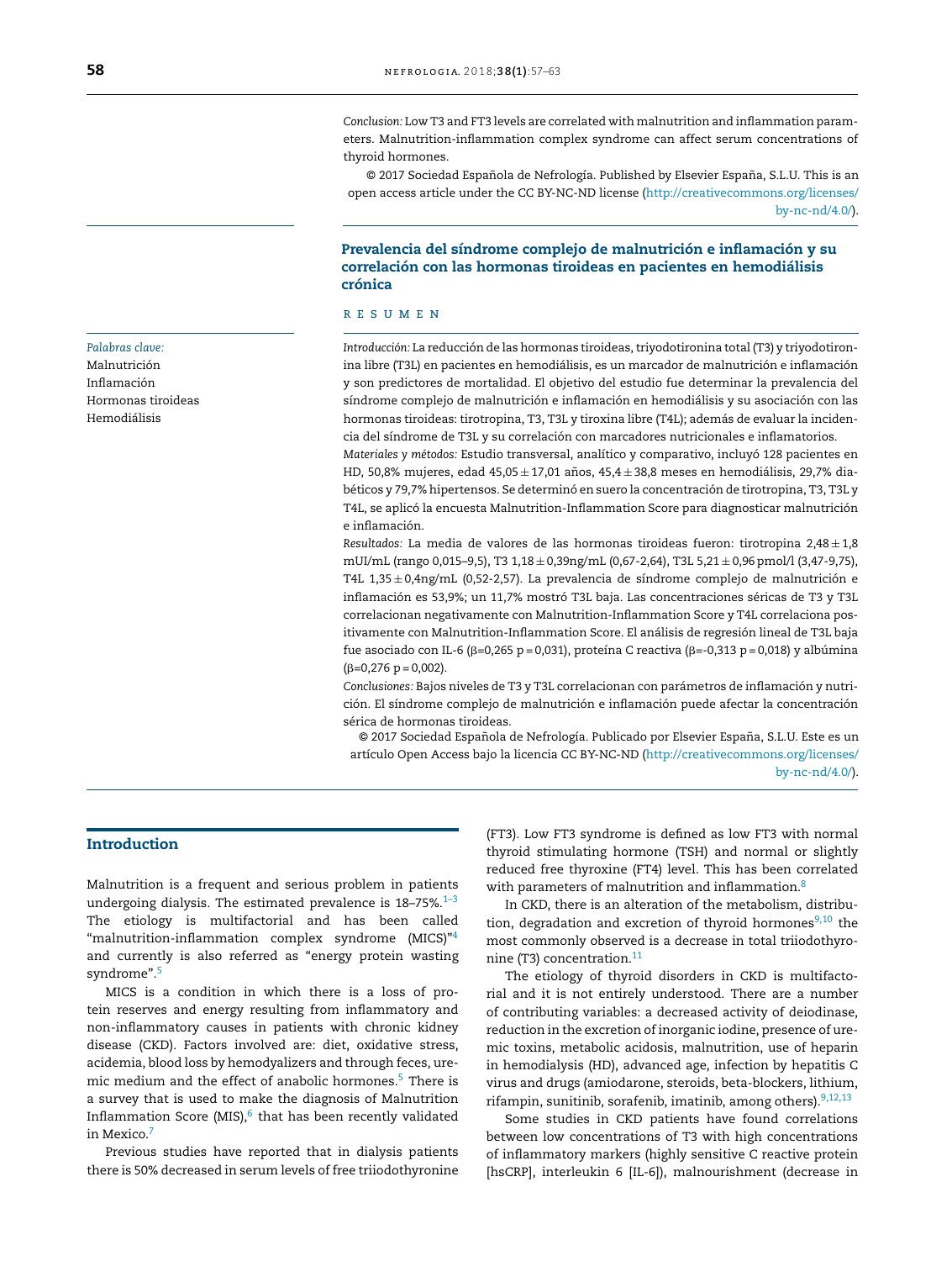<span id="page-2-0"></span>serum prealbumin concentration), endothelial dysfunction, deterioration of cardiac function, poor survival and greater mortality from all causes.<sup>[14–19](#page-6-0)</sup> Other authors have shown that low serum concentrations of FT3 are associated with an increase in mortality, explained in part by its underlying asso-ciation with poor nutritional status and inflammation.<sup>[20,21](#page-6-0)</sup>

The aim of this study was to evaluate the frequency of MICS in patients with HD and its association with changes in serum thyroid hormone concentrations.

#### **Methods**

This is a cross-sectional study, from January 4 to July 30, 2016 at the Regional General Hospital No. 1 of the Mexican Social Security Institute (IMSS), the protocol was approved by the Ethics and Research Committee according to the Declaration of Helsinki regarding the development of research protocols in humans.

The study inclusion criteria were: patients with more than three months on treatment with HD, three sessions per week, of both sexes, between 18 and 79 years of age, with no known, or detected, thyroid disease during the study, and a minimum dialysis dose of spKt/V of 1.2 in accordance with the KDOQI guidelines.<sup>[22](#page-6-0)</sup> Patients on treatment with drugs that could change the serum concentrations of thyroid hormones, as well as those with chronic diseases, with a positive panelfor human immunodeficiency virus, hepatitis B or C virus, or with a documented infection in the previous 6 weeks. A clinical history was taken, and a record made of age, gender, previous diagnoses, time on haemodialysis, and medical treatment. Measurements were made of the dry weight and height, and the body mass index (BMI) was calculated.

Blood samples were obtained between 8:00 and 10:00 am, after a 8h fasting before the initiation of the HD session (48h after the last session). Blood measurements included complete blood count, glucose, urea, creatinine, ferritin, transferrin, albumin, cholesterol, triglycerides, CRP, IL-6, TSH, T3, FT3 and FT4.

C reactive protein (CRP) was measured in serum by immunokinetics at the end point (Vitros products, USA) with a dynamic range of 7.0–110.0mg/l.

The measurements of thyroid hormones (TSH, T3, FT3 and FT4) were carried out by chemiluminescence (Vitros 3600 from Johson & Johnson, Ortho Clinical Diagnostics, United Kingdom). The normal reference values were: TSH: 0.465–4.68mUI/ml; T3: 0.97–1.69ng/mL; FT3: 4.26–8.1 pmol/l; FT4: 0.78–2.19ng/dl.

An aliquot of serum was frozen −70 °C for the subsequent analysis of IL-6, by ELISA (novex $^\circledR$  laboratory, by life technologies, Belgium).

The diagnosis of MICS was made by the MIS survey, the following 10 elements were evaluated: dry weight loss, food intake, gastrointestinal symptoms, functional capacity, comorbidity including years on dialysis, decrease in fatty deposits or loss of subcutaneous fat, signs of muscle loss, body mass index, serum albumin, total capacity to transport iron or transferrin. Each of the above elements was given a score of 0 to 3 points. The final sum of the survey was 0–30 points. For MICS diagnosis, the following categories were used: normal (0–2 points), mild malnutrition (3–5 points), moderate malnutrition (6–8 points) and severe malnutrition (greater or equal to 9 points).

#### Statistical analysis

Patients were categorized into patients with and without MICS. The normal distribution was identified by the Kolmogorov–Smirnov test. The data are presented as aver $age \pm standard$  deviation or percentages and ranges depending on the variable. The differences between groups, with and without MICS, were analyzed using Student's *t* test for independent samples and variables with normal distribution. The U Mann Whitney test was used to compare variables that did not have normal distribution and were expressed as median with their respective range. In addition, the Pearson linear correlation coefficient (or Spearman when some variable was ordinal and/or not normally distributed) was used to determine correlations between variables.

A simple linear regression analysis was performed to rule out those confounding variables using thyroid hormone concentrations as a dependent variable and other demographic – biochemical parameters as independent variables.

Two tails *p* < 0.05 was considered significant. The statistical analysis was performed using SPSS $^\circ$  v.20.

## Results

We included 128 patients, 50.8% women, 29.7% with diabetes mellitus and 79.7% had hypertension. Age  $45.05 \pm 17.01$  years, average time in HD was 45.4 ± 38.8 months, *Kt*/*V*: 1.37 ± 0.16 with a percent urea reduction of  $65.9 \pm 5.7$ %, 96% of patients were treated with erythropoietin.

#### Table 1 – Main clinical and biochemical characteristics of the 128 chronic hemodialysis patients included in the study.

| Variable                             | $Mean + standard$<br>deviation |
|--------------------------------------|--------------------------------|
| Age (years)                          | $45.05 + 17.01$                |
| Body mass index ( $kg/m2$ )          | $23.96 + 4.98$                 |
| Systolic blood pressure (mmHg)       | $138.48 \pm 22.87$             |
| Diastolic blood pressure (mmHg)      | $75.09 \pm 13.27$              |
| Time on hemodialysis (months)        | $45.4 + 38.8$                  |
| Kt/V                                 | $1.37 + 0.16$                  |
| Hemoglobin (g/dl)                    | $10.1 + 2.19$                  |
| Glucose (mg/dl)                      | $111.5 + 56.5$                 |
| Urea (mg/dl)                         | $117.8 + 40$                   |
| Creatinine (mg/dl)                   | $10.2 + 3$                     |
| Transferrin (mg/dl)                  | $233 \pm 59$                   |
| Albumin (g/dl)                       | $3.89 + 0.4$                   |
| Cholesterol (mg/dl)                  | $137.85 + 35.2$                |
| Triglycerides (mg/dl)                | $125.4 + 72.7$                 |
| C-reactive protein (mg/l)            | $26.4 + 16.6$                  |
| Thyroid stimulating hormone (mUI/mL) | $2.48 + 1.8$                   |
| Total T3 (ng/mL)                     | $1.18 \pm 0.39$                |
| Free T3 (pmol/l)                     | $5.21 + 0.96$                  |
| Free T4 (ng/dl)                      | $1.35 + 0.4$                   |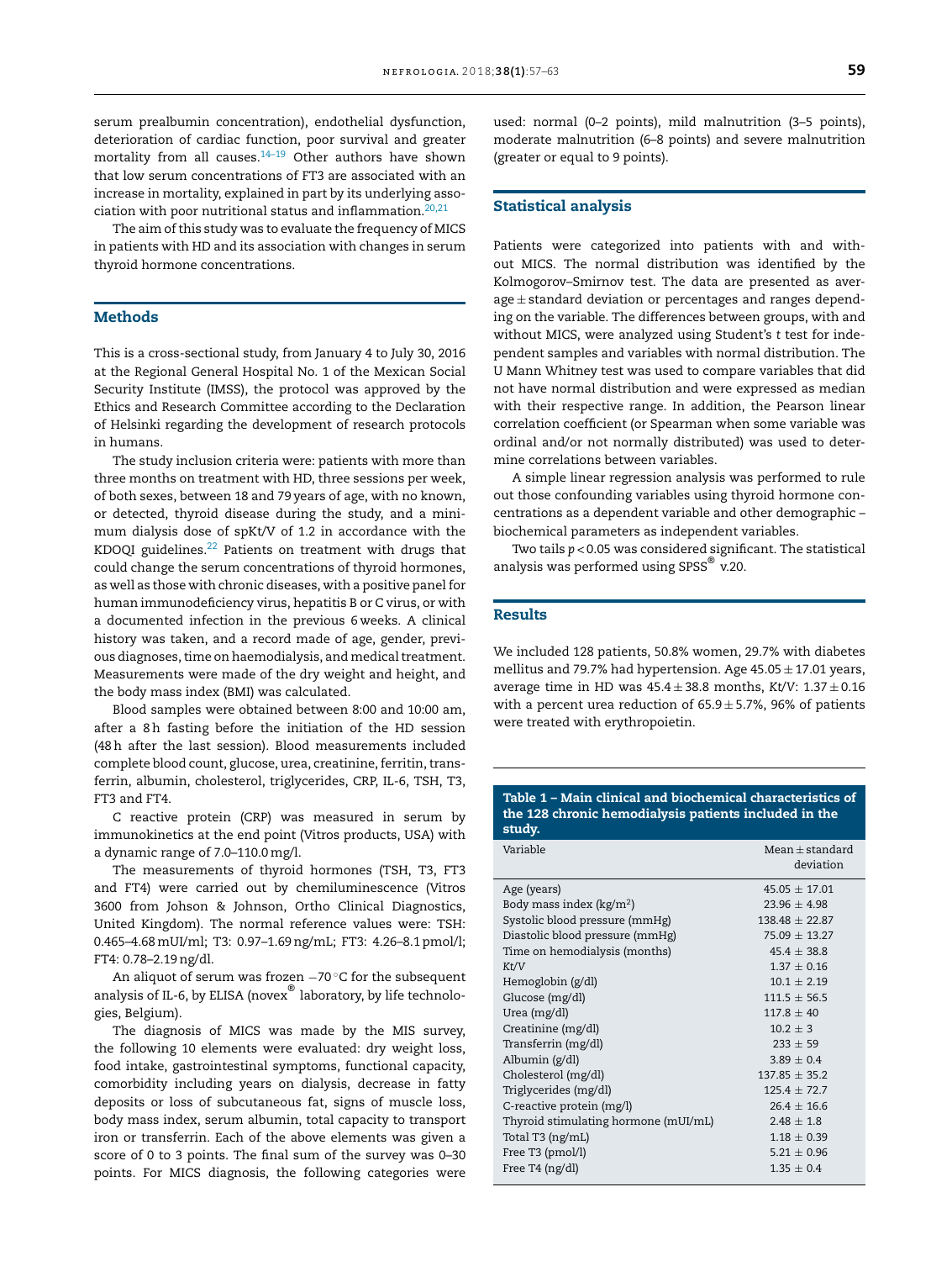| With MICS $(n=69)$ | Without MICS<br>$(n = 59)$ |
|--------------------|----------------------------|
| $47.59 + 17.9$     | $42 + 15.5$                |
| 29/40              | 25/34                      |
| $23.8 \pm 5.55$    | $24 + 4.2$                 |
| 58.36 (4-240)      | $32.85(3-87)$              |
| $58.1 \pm 12.6$    | $60.5 \pm 10.6$            |
| $140.1 + 24.6$     | $136.5 + 20.6$             |
|                    |                            |
| $73.2 + 13.5$      | $77.2 + 12.7$              |
|                    |                            |
| $1.38 \pm 0.18$    | $1.37 \pm 0.16$            |
| $66.1 + 5.2$       | $65.6 + 5.1$               |
|                    |                            |

Median  $\pm$  standard deviations, range within parentheses.

F: female; *Kt*/*V*: dialysis index for quantification of the dialysis dose; K: dialyzer clearance; M: male; *t*: time; *V*: volume of distribution of urea; URR: Urea Reduction Ratio.

The average values of clinical and biochemical variables are shown in [Table](#page-2-0) 1. The average value of IL-6 was 8.60 pg/ml raging from 0 to 126.6 pg/ml; average ferritin level was 124mg/dl with a range of 8–1610mg/dl. The mean and the range of thyroid hormone concentrations were: TSH  $2.48 \pm 1.8$  mUI/mL (0.015–9.5); T3:  $1.18 \pm 0.39$  ng/mL (0.67–2.64); FT3:  $5.21 \pm 0.96$  pmol/l  $(3.47-9.75)$ ; FT4:  $1.35 \pm 0.4$  ng/dl (0.52–2.57).

According to the results of the MIS survey, 53.9% of the patients had MICS of which 55 had hypertension and 25 had were diabetics (DM2); in the group of patients without MICS, 47 were hypertensive and 13 had DM2. These differences between MICS and no MICS were not significant. No significant differences were observed in BMI, blood pressure, *Kt*/*V* and URR (Table 2).

Most biochemical parameters in MICS and no MICS were significantly different. Differences in CRP should be highlighted (MICS 32.3 ± 20.2 vs. no MICS 12.8 ± 6.3mg/l) (*p* < 0.01). There was also a difference in serum ferritin concentrations ([MICS, 204.8ng/mL vs. no MICS, 42.2ng/mL, *p* < 0.01] and IL-6 [MICS, 11.7 vs. no MICS, 4.8, *p* < 0.01]) (Table 3).

Regarding the serum concentrations of thyroid hormones, patients with MICS had higher TSH concentrations (MICS  $2.8 \pm 2.2$  vs. no MICS 2.36  $\pm$  1.76) and also had higher FT4 levels (MICS  $1.48 \pm 0.47$  vs. without MICS  $1.19 \pm 0.29$ ) but the values of T3 were decreased (MICS  $1.13 \pm 0.25$  vs. no MICS  $1.24 \pm 0.35$ ),  $p < 0.05$ .

In addition, we found that the dose of erythropoietin was greater in the MICS vs no MICS group  $(211.24 \pm 77.96$  IU/kg/week vs.  $154.8 \pm 78.04$  IU/kg/week) with an index of EPO resistance of  $1345.13 \pm 570.91$  in MICS patients of vs.  $968.58 \pm 462.65$  ( $p < 0.01$ ) in patients without MICS (Table 3).

In MICS patients, 28.9% had mild malnutrition (*n* = 37), 15.6% had moderate malnutrition (*n* = 20), and 9.4% presented severe malnutrition (*n* = 12).

The low FT3 syndrome (<4.26 pmol/l), was diagnosed in 15 patients (11.7%), of which 11 had MICS and 4 did not present MICS; the difference was not significant.

# Table 3 – Biochemical differences between patients with and without MICS.

| Variable                                                          | With MICS $(n=69)$ | Without MICS<br>$(n = 59)$ |  |  |  |  |
|-------------------------------------------------------------------|--------------------|----------------------------|--|--|--|--|
| Hemoglobin (g/dl)                                                 | $9.4 + 2.17$       | $10.7 + 2$                 |  |  |  |  |
| Glucose (mg/dl)                                                   | $120.75 \pm 75$    | $101.37 \pm 42$            |  |  |  |  |
| Urea (mg/dl)                                                      | $114.2 \pm 38.4$   | $122.1 \pm 41.7$           |  |  |  |  |
| Creatinine (mg/dl)                                                | $9.2 \pm 2.7$      | $11.4 \pm 3.1$             |  |  |  |  |
| Albumin (g/dl)                                                    | $3.72 \pm 0.37$    | $4.1 \pm 0.34$             |  |  |  |  |
| Cholesterol (mg/dl)                                               | $130.9 \pm 33.3$   | $145.8 \pm 36$             |  |  |  |  |
| Triglycerides (mg/dl)                                             | $118 \pm 67.5$     | $133.9 \pm 78.1$           |  |  |  |  |
| C-reactive protein (mg/l)                                         | $32.33 \pm 20.2$   | $12.8 \pm 6.31$            |  |  |  |  |
| IL-6 $(pg/ml)$                                                    | 11.7 (0-126.6)     | 4.8 $(0-16.4)$             |  |  |  |  |
| Transferrin (mg/dl)                                               | $210.6 \pm 59.6$   | $259.7 + 46.1$             |  |  |  |  |
| Ferritin (ng/mL)                                                  | 204.8 (8-1610)     | $42.2(8-385)$              |  |  |  |  |
| Thyroid stimulating                                               | $2.8 \pm 2.2$      | $2.36 \pm 1.76$            |  |  |  |  |
| hormone (mUI/mL)                                                  |                    |                            |  |  |  |  |
| Total T3 (ng/mL)                                                  | $1.13 \pm 0.25$    | $1.24 \pm 0.35$            |  |  |  |  |
| Free T3 (pmol/l)                                                  | $5.1 \pm 1$        | $5.3 \pm 0.84$             |  |  |  |  |
| Free T4 (ng/dl)                                                   | $1.48 \pm 0.47$    | $1.19 \pm 0.29$            |  |  |  |  |
| Mean $\pm$ SD, SD: standard deviation; range, within parenthesis. |                    |                            |  |  |  |  |

<sup>∗</sup> *p* < 0.05.

 $p$  < 0.01.

Comparison of the 15 patients with low T3 against the 113 patients with normal T3, revealed that those with low T3 were older (55.6 ± 16.3 vs. 43.6 ± 16.6, *p* = 0.01), with higher CRP (41.9  $\pm$  23 vs. 14.5  $\pm$  10.9,  $p$  = 0.0001), higher ferritin level  $(246.5 \pm 454.24$  [range 8-1610] vs.  $104.6 \pm 189.2$  [range 8-1400],  $p = 0.04$ ) and lower albumin level  $(3.49 \pm 0.36$  vs.  $3.95 \pm 0.39$ ,  $p = 0.002$ ).

The results from the MIS survey did not show a correlation with TSH ( $r = 0.139$ ,  $p = 0.17$ ), but it was associated positively with FT4 and negatively with T3 and FT3; this is shown in [Table](#page-4-0) 4 and [Fig.](#page-5-0) 1.

Age correlated positively with TSH and FT4 and inversely with T3 and FT3.

Additionally, MIS correlate positively with IL-6, CRP and ferritin, and a negatively with albumin, cholesterol, triglycerides and transferrin (*r* = −0.417, *p* < 0.001) ([Table](#page-4-0) 4).

Also a significant correlation was observed between low T3 and albumin (*r* = −0.317, *p* = 0.004), triglycerides (*r* = 0.216, *p* = 0.003), age (*r* = −0.256, *p* = 0.004), PCR (*r* = −0.226, *p* = 0.04) and ferritin (*r* = −0.153, *p* = 0.054).

In the univariate regression analysis, statistical significance was found between TSH and age  $(\beta = 0.388, p = 0.005)$ ; T3 and albumin ( $\beta$  = 0.47,  $p$  = 0.004) and, FT4 and IL-6 ( $\beta$  = 0.466,  $p = 0.002$ ).

The FT3 did not show statistical significance with any parameter analyzed; however, in patients with low FT3 syndrome (<4.26 pmol/l), significance was observed between FT3 and IL-6 ( $\beta$  = 0.265,  $p$  = 0.031), PCR ( $\beta$  = -0.313,  $p$  = 0.018), and albumin ( $\beta$  = 0.276,  $p$  = 0.002).

# **Discussion**

There are few studies that associate the results of the MIS survey with thyroid abnormalities in stable chronic HD patients. In the present study the frequency of MICS was 53.9%, which is similar to values previously reported by other authors.<sup>[3,5](#page-5-0)</sup>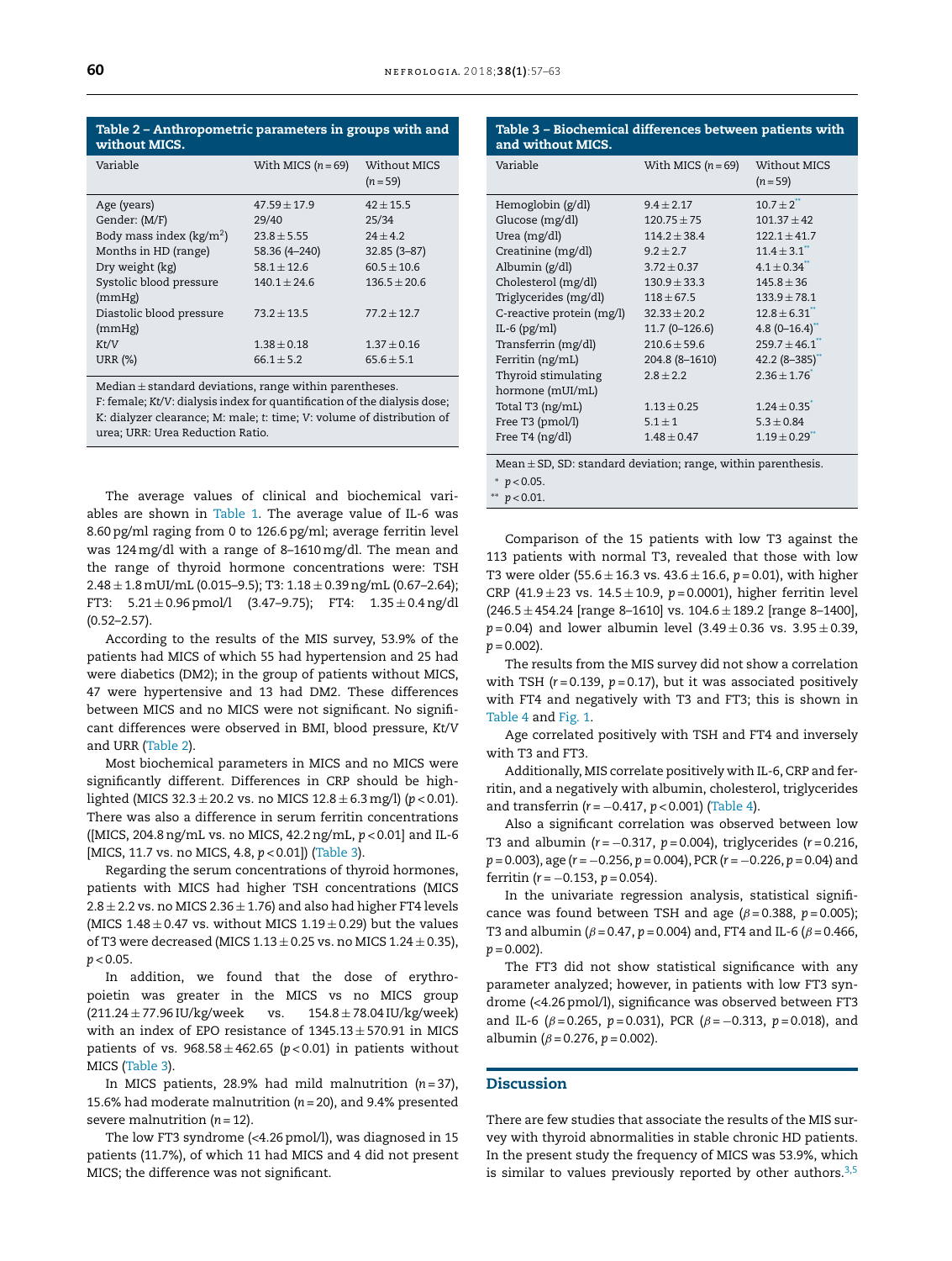<span id="page-4-0"></span>

| Table 4 – Correlation of thyroid profile with demographic and biochemical variables. |                       |         |                          |                        |                       |                       |                              |                          |          |
|--------------------------------------------------------------------------------------|-----------------------|---------|--------------------------|------------------------|-----------------------|-----------------------|------------------------------|--------------------------|----------|
|                                                                                      | MIS                   | Age     | Creatinine               | Albumin                | Cholesterol           | Triglycerides         | PCR                          | $IL-6$                   | Ferritin |
| <b>MIS</b>                                                                           |                       | 0.120   | $-0.414$ <sup>**</sup>   | $-0.534$ <sup>*</sup>  | $-0.253$ <sup>*</sup> | $-0.204$ <sup>*</sup> | 0.316'                       | $0.327$ <sup>*</sup>     | 0.457    |
| <b>TSH</b>                                                                           | 0.139                 | 0.251   | $-0.21$                  | $\qquad \qquad -$      | $\qquad \qquad -$     |                       | 0.337                        | 0.212                    | 0.197    |
| T <sub>3</sub>                                                                       | $-0.203$ <sup>*</sup> | $-0.18$ | $\overline{\phantom{0}}$ | 0.305                  | $\qquad \qquad -$     | 0.198                 | $-0.266$                     | $\overline{\phantom{0}}$ | -        |
| T <sub>3</sub> L                                                                     | $-0.2^{\degree}$      | $-0.25$ | 0.195                    | 0.262                  | $\qquad \qquad -$     | 0.216                 | $\qquad \qquad \blacksquare$ | $\overline{\phantom{0}}$ | $-0.196$ |
| T <sub>4</sub> L                                                                     | 0.314                 | 0.277   | $-0.327$                 | $-0.279$ <sup>**</sup> | $-0.224$              | $-0.236$              | 0.218                        | 0.313                    | 0.226    |

TSH: thyroid stimulating hormone; T3: total triiodothyronine; T3L: free triiodothyronine; T4L: free thyroxine.

\*  $p < 0.05$ .

\*\*  $p < 0.01$ .

It is important to note that in our study, patients with MICS had higher serum concentrations of TSH and FT4 and lower serum concentrations of T3, creatinine, albumin, cholesterol and triglycerides. In addition it was observed a positive association between MICS and serum concentrations T4L and a negative association of MICS and serum concentrations T3 and **T3I.** 

In addition, we did not find an association of TSH with MICS, this could be attributed to the fact that, in acute phase of critical illness TSH may be normal and in the chronic phase it may be unchanged or be reduced as a sign of recovery.<sup>23</sup> On the other hand, we found a positive correlation of TSH with age, CRP, IL-6, ferritin and, unlike other authors, a negative association with creatinine.<sup>15</sup>

The serum concentrations of the thyroid hormones were similar in men and women. No correlation was observed between of BMI, or hemoglobin with the thyroid profile and markers of inflammation (data not shown).

MICS is negatively associated with T3 and T3L, because T3 is the active form of thyroid hormone and the serum concentrations of T3 in acute or chronic critical illnesses reflect a mechanism of adaptation to the severity of the disease.<sup>24</sup>

T3L and MIS correlated significantly, but that degree of correlation was not as high as that reported by Yavuz et al.  $(r = -0.671, p < 0.001)^{24}$ ; however the correlation between T3L with age and albumin was similar. We did not find an association between T3L and CRP or IL-6 which is contrary to that reported by other authors,  $14,15$  however we found a significant association with albumin, although with a lower rho value.

Unlike the report by Fernández Reyes et al.,<sup>8</sup> we did not find association of T3L with transferrin, but we did find association of low T3L with CRP, this can be explained by the differences in age (45.05  $\pm$  17.01 versus 71  $\pm$  11.7 years) and BMI (23.96  $\pm$  44.98 vs. 26.3  $\pm$  4.8 kg/m<sup>2</sup>) and it can also partially explain the differences observed in the prevalence of low T3L.

We also found an inverse relationship between low T3L and albumin, CRP, ferritin and age, similar to that reported by other authors.  $14,19$  This alteration is frequent in sepsis, cancer, chronic diseases, human immunodeficiency syndrome, myocardial infarction and starvation $^{25}$  and it was recently proposed as a marker of inflammation in HD patients.<sup>24</sup>

It is recognized that despite a decrease in T4 concentrations during chronic phase of critical diseases, the concentration of T4L may remain in the normal range, unless the disease is severe and prolonged in which case there is a decrease in TSH as well as in T4 and T4L, being predictor of poor prognosis. $^{23}$  This is in contrast to our observation of higher levels of FT4 in patients diagnosed with MICS.

Certain drugs compete with the binding to globulin (salicylates, phenytoin, carbamazepine, furosemide, heparin) and this raises the concentration of T4L and reduces T4, $^{23}$  in our study 20 patients were on furosemide (9 of them in the group of MICS) and one patient used carbamazepine. If these patients are not included the positive association persists (rho = 0.271 and  $p = 0.005$ ). Heparin did not influence our results since blood samples were obtained before HD, 48 h after the last session.

Other authors have stated that the levels of unsaturated fatty acids may increase in the serum concentration of T4L in non-thyroid disease in CKD, especially when albumin concentrations are low<sup>26</sup> this is due to competition for the binding sites of proteins; this is being frequent in severe systemic diseases and malnutrition; Although unsaturated fatty acids were not measured, the mean concentration of albumin in the MICS group was  $3.7 \mu g/dl$ , which is an acceptable level.

The T4L level was increased in the MICS group and also was positively correlated with inflammation; this is contrary to the report by Carrero et al.,<sup>15</sup> suggesting that high T4L could be reflect nutritional status and inflammation, which was evidenced by the associations of T4L with other acute phase reactants (PCR, IL-6, ferritin and albumin). In the present study, it was expected to find normal or low T4L levels as seen in patients with non-thyroid disease in  $CKD<sub>1</sub><sup>27</sup>$  this elevation is associated to poor prognosis, $23$  probably due to an increase in catabolism.

On the other hand, we found 11.7% of patients with low T3, which is in contrast with the 53.1% reported by Fernández-Reyes et al.,<sup>8</sup> emphasizing this alteration was more frequent in our MICS patients, and it has been associated to fasting, chronic metabolic acidosis, chronic protein malnutrition which affects the iodothyronine deiodination, and the T3 binding proteins, reducing the peripheral conversion of T4 to T3 and its binding to proteins. This low T3 together with inflammation is associated with a high risk of mortality.<sup>11,19,20,27</sup>

Some authors claim that inflammatory cytokines such as tumor necrosis factor alpha, interleukin 1 (IL-1) and IL-6 inhibit the expression of the enzyme type 5'-desydase, which is responsible for the peripheral conversion of T4 to T3, and this favors the low level of  $T3$ .<sup>11,27-29</sup> In our study the CRP is significantly increased in the low T3 syndrome ( $p = 0.044$ ), but IL-6 is not increased ( $p = 0.758$ ) as would have been expected.

The group of patients with MICS had reduced hemoglobin (Hb) levels which can be attributed to the inflammation as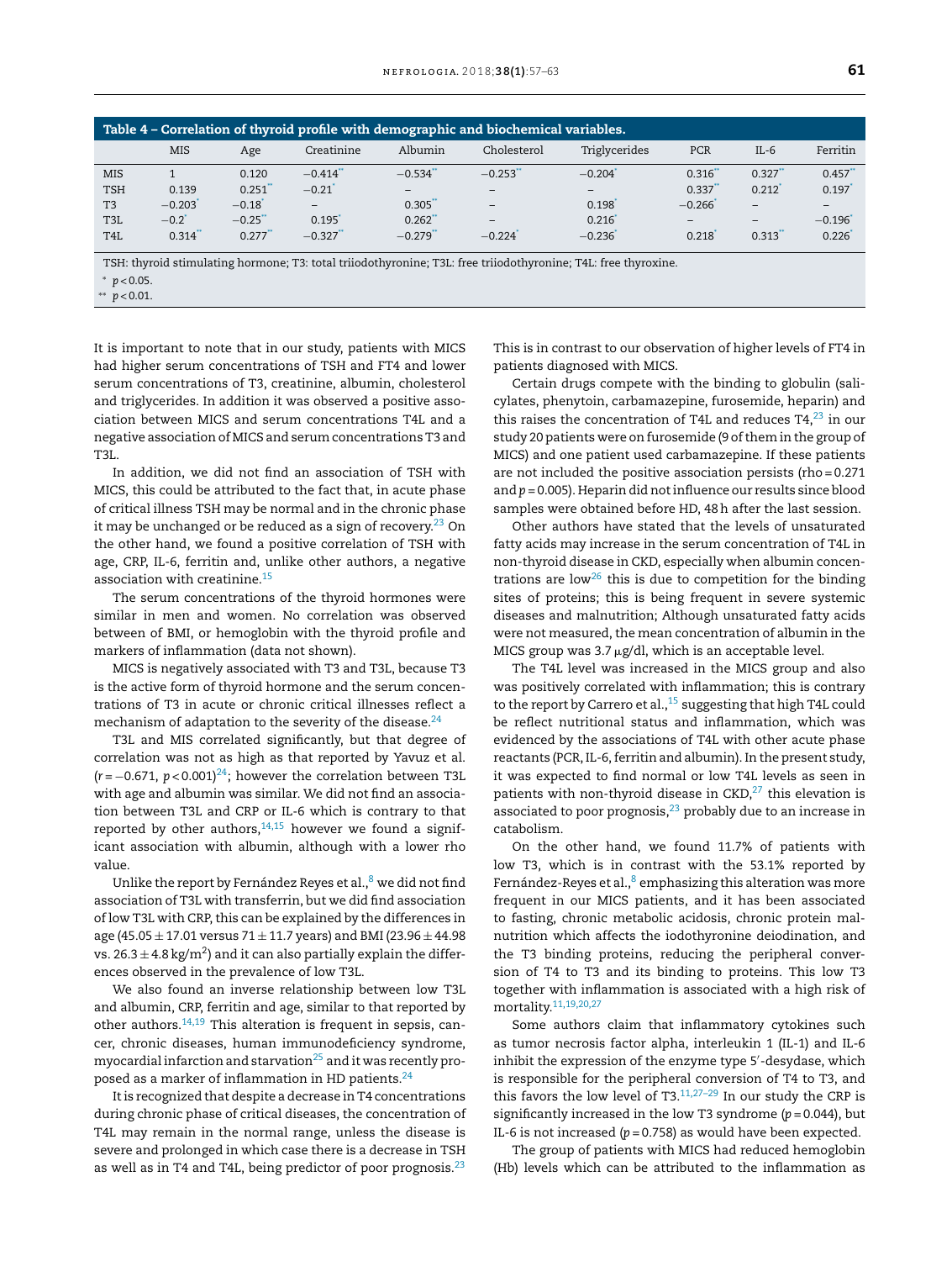<span id="page-5-0"></span>

Fig. 1 - Correlations of MIS with total T3, free T3 and free T4. The data shows the correlation coefficients (rho) and the p values.

illustrated by elevation of CRP, IL-6, ferritin, and the of resistance to erythropoietin similarly to other reports.<sup>30,31</sup> There was a negative association between Hb and IL-6 ( $r = -0.285$ ).  $p = 0.001$ , CRP (rho = 0.314,  $p = 0.005$ ).

Finally, we recognize the limitations in this study. Being a transversal collection of data, it is not possible to establish causality or sequence of events. We were not able to determine iodine, selenium and free fatty acids. Nevertheless, we consider that the results allow valid conclusions.

The findings of this study are directed to the clinician facing the need to perform determinations of nutritional status-inflammation parameters and also thyroid hormones in patients with nephropathy, since they contribute to morbidity and mortality.

# **Conclusions**

Thyroid disorders and MICS syndrome are frequent in dialysis, approximately one eighth of these patients showed low T3L syndrome which was correlated with inflammation and malnutrition. Patients with MICS had elevated serum concentrations of T4L and decreased serum concentrations of T3 and T3L. This could have an impact on survival, so these alterations should be investigated in hemodialysis patients.

It will be necessary to perform new prospective studies to evaluate the survival in patients who present an association between MICS and thyroid disorders searching for therapeutic options and evaluating the importance of thyroid hormones measurements as nutritional and prognostic markers.

### **Conflicts of interest**

The authors declare that they have no conflicts of interest.

#### **Acknowledgments**

The authors acknowledge the financial help granted by the Health Research Fund of the IMSS (FIS) number FIS/IMSS/PROT/MD16/1559.

#### **REFERENCES**

- 1. Kalantar-Zadeh K, Ikizler A, Block G, Avram MM, Kopple JD. Malnutrition-inflammation complex syndrome in dialysis patients: causes and consequences (review). Am J Kidney Dis. 2003;42:864-81.
- 2. Clinical practice guidelines for nutrition in chronic renal failure. Am J Kidney Dis. 2000;35 Suppl. 2:S1-140.
- 3. Pifer TB, McCullough KP, Port FK, Goodkin DA, Maroni BJ, Held PJ, et al. Mortality risk in hemodialysis patients and changes in nutritional indicators: DOPPS. Kidney Int. 2002;62:2238-45.
- 4. Ikizler TA. Nutrition inflammation and chronic kidney disease (review). Curr Opin Nephrol Hypertens. 2008;17:162-7.
- 5. Fouque D, Kalantar-Zadeh K, Kopple J, Cano N, Chauveau P, Cuppari L, et al. A proposed nomenclature and diagnostic criteria for protein-energy wasting in acute and chronic kidney disease. Kidney Int. 2008;73:391-8.